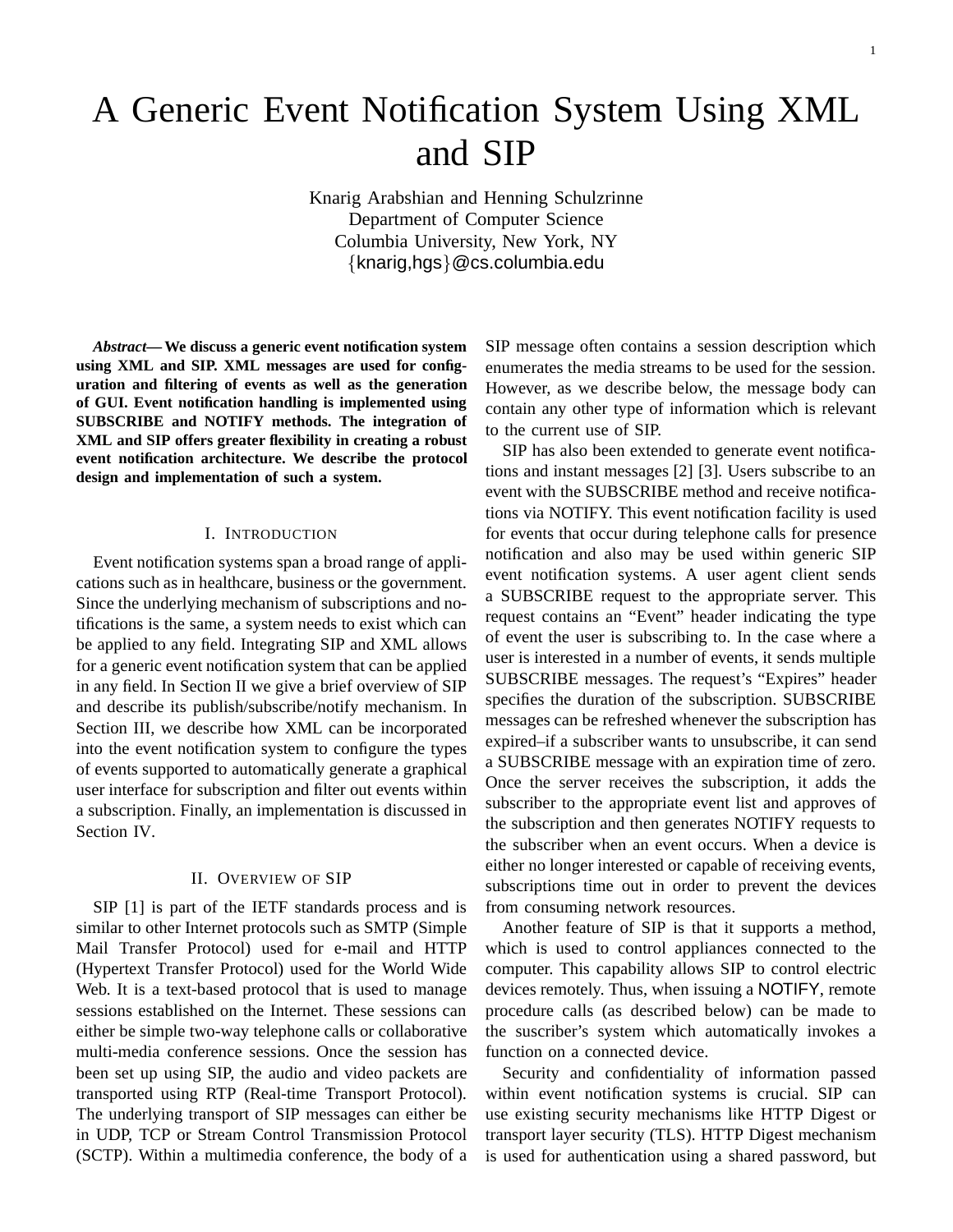it does not provide encryption of the messages.

#### III. INCORPORATING XML

In our system, the event notification server maintains XML schemas describing the events supported. An event notification server may get its information from many different sources such as weather alert centers or communication-related events, etc. Each of these institutions will provide the server with an XML schema describing the events it supports. For example, the weather alert center may provide a schema which illustrates the various weather alerts it supports such as rain or blizzard warnings. Within each of these subevents, the schema may also specify different parameters the user can subscribe to. For instance within the rain subevent, a parameter may be specified which indicates the percentage of the chance of rain needed before notifying the subscriber. Thus, if a user subscribes to the rain alert, it may only want to be notified if there is a good chance of rain. The schema can be fine tuned to include parameters which filter out the events and subevents in order to create a notification service which adheres to the user's preferences. The schema can also configure the types of alerting methods offered by the notification server and the remote procedure calls it can make to the client. Different methods of alerting can be anything that pertains to the situation such as being paged, flashing lights or sounding alarms.

XML schemas can further automate the subscription process by allowing the client to automatically generate a graphical user interface for the subscriber to input his information, creating a more user-friendly application. Thus, the client can subscribe to any notification server, obtain the XML schema, and create the GUI which correlates to the schema. This affords greater flexibility and allows the client to participate in any type of event notification service that supports this system.

While XML schemas are used for configuration of events and automatic GUI generation, XML messages within the SIP SUBSCRIBE body are also used for filtering out the subscription of the event on the client side. Filtering events using XML is now being discussed within the IETF [5]. The "Events" header in a SIP SUBSCRIBE message specifies an event package to subscribe to, but does not specify the event filters. Thus, the information that the user inputs in the GUI form is packaged in an XML document within the SIP SUBSCRIBE message body and sent to the notification server for detailed monitoring.

In addition to using XML for subscription, it can also be used to enhance notification via remote procedure calls. SOAP (Simple Object Access Protocol) [6] is an XML-based remote procedure calling mechanism. It facilitates a program running in one platform to communicate with a program within the same or remote platform. It is often used with HTTP, but can also be used with any other application transport protocol such as SMTP or in this case SIP. The fact that SOAP is interoperable between different platforms, makes it very convenient to use for a generic system. When the notification server receives the XML filter within the subscribe message, it processes the alert methods the user has subscribed for. Thus, when the notification server sends a NOTIFY, it embeds a SOAP message within the body that represents a call to a function on the subscriber's system. The SOAP message is then processed and the function call is executed accordingly.

## IV. PROTOCOL IMPLEMENTATION

We are currently implementing a prototype version of a generic SIP-based event notification system which we are applying to emergency notification [7] and medical event monitoring [8]. The Columbia SIP user agent, sipc, and the SIP proxy server, sipd, are being extended to handle event notifications using XML messages for configuring, filtering and remote procedure calls. Below we will describe the flow of our implementation.

Initially, once the user runs sipc, an empty SUB-SCRIBE message is sent to the event notification server (sipd). Sipd sends back a message with an XML document that lists the different events it supports. Sipc displays these events to the user and when the user clicks on one of them, sipc sends out another SUBSCRIBE indicating the event in the "Events" header. Sipd then sends back a reference to an XML schema that describes the configuration of that event. Sipc processes this schema by recursively going through each event and saving its elements and their types in a recursive list. It then goes through the list and displays each element in a graphical interface that is similar to a form that must be filled out. Thus, for every element, it first checks its type, such as string or decimal, and then displays it in the form accordingly. When the user completes the information requested in the form, sipc packages this in an XML filter and sends it out within another SUBSCRIBE message to sipd. Sipd recognizes this message as a filtered subscribe, adds the user to its database and saves the user's subscription preferences. Once sipd receives an event notification from one of its event sensors, it checks to see which of its users fits in the category of that event notification and sends out a NOTIFY message to the interested parties. Figure 1 illustrates the protocol flow.